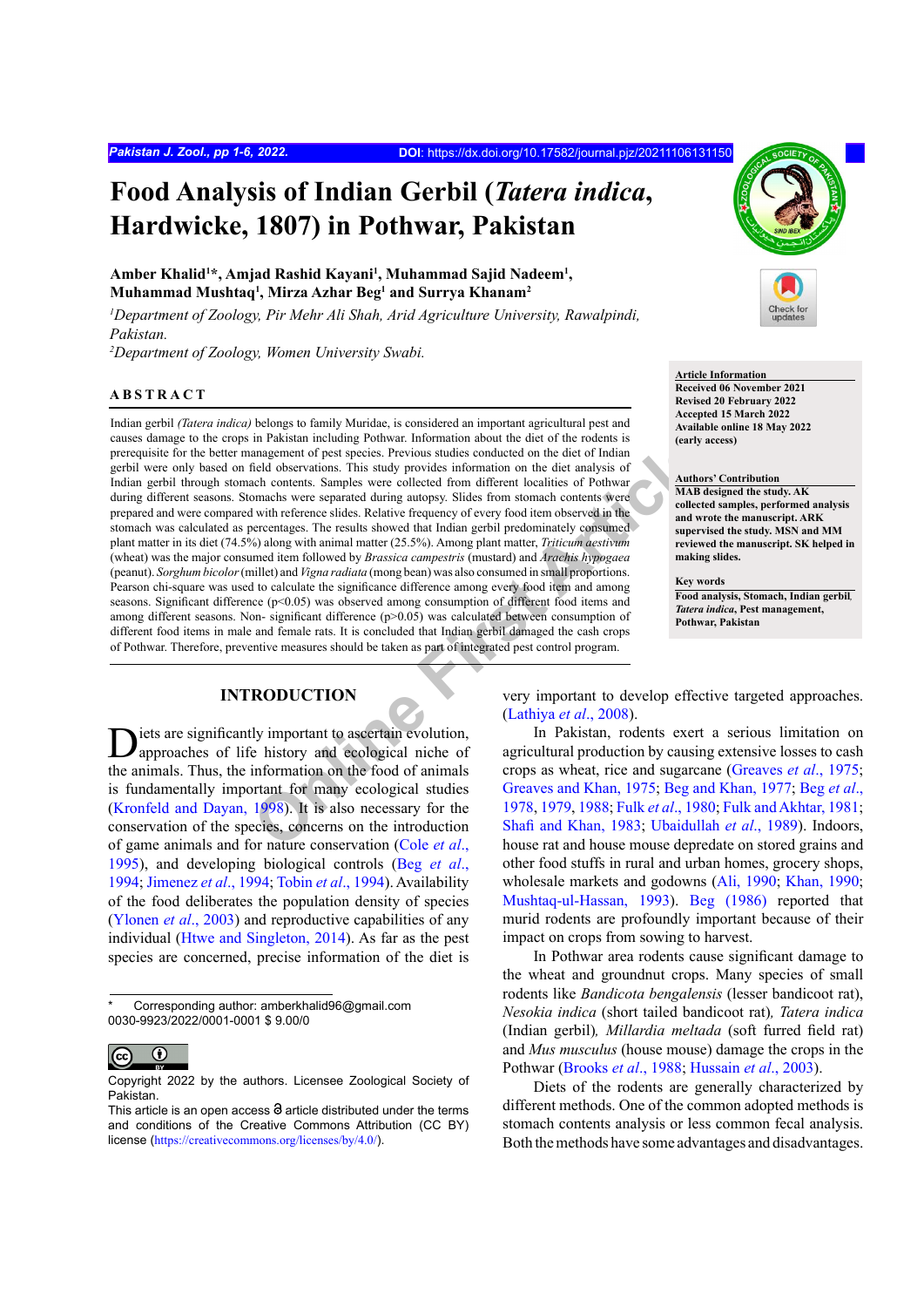Some food items are completely digested in the stomach so fecal contents cannot reveal that material [\(Jeuniaux,](#page-5-9) [1961;](#page-5-9) [Hansson, 1970](#page-4-15); Neal *et al*[., 1973](#page-5-10); [Dickman and](#page-4-16) [Huang, 1988](#page-4-16); [Bergman and Krebs, 1993](#page-4-17)). Another method is stomach pumping of the rodents without sacrificing them [\(Kronfeld and Dayan, 1998](#page-5-0)). This study provides information through stomach contents about the diet of the Indian gerbil in Pothwar, Pakistan.

# **MATERIALS AND METHODS**

The study was carried out from February, 2014 to January, 2016. After being snap trapped, samples were brought to the laboratory and were autopsied. Stomachs were cut from the esophagus and were preserved in the freezer. The stomach contents were removed and compared with the reference slides by adopting the procedure described below. In total, 42 stomachs were processed for the diet analysis. Empty or decomposed stomachs were discarded.

### *Preparation of reference slides*

phagus and were preserved in the<br>
and between two sexess All different<br>
intentions were proceedure<br>
all, 42 stomachs were proceedure<br>
all, 42 stomachs were proceedure<br>
2.1, 42 stomachs were the preserved in the state of t Different types of plant material were collected from the habitat of trapped individuals for the preparation of reference slides. These plant materials include rice (*Oryza sativa*), different stages and parts of wheat plant (*Triticum aestivum*) such as wheat leaves, roots, stem, spikes, and wheat grains, peanut (*Arachis hypogaea*), barley (*Hordeum vulgare*), apple (*Malus domestica*), maize (*Zea mays*), tomato *(Solanum lycopersicum*), chana or chickpea (*Cicer arietinum*), sorghum (*Sorghum bicolor*), lentil or masoor (*Lens culinaris*), different parts of *Brassica* plant (*Brassica campestris),* dab grass *(Imperata cylindrica),*  sugarcane (*Saccharum officinarum)* and lentil *(Vigna mungo)*.

Plant materials were soaked overnight in water and were well ground in mortar and pestle. It was kept in bleaching solution of sodium hypochlorite for 20-25 min. Bleaching was followed by water wash, and then contents were kept in 30 % acetic acid for 20 min. After washing with distilled water, hematoxylin stain was added to the contents and kept for 15 min. The contents were kept on slide and air dried. At the end, Canada balsam was placed over it along with the cover slip to make it permanent [\(Jobling](#page-5-11) *et al*., 2001).

Photographs were taken by using a camera placed at the eyepiece of the light microscope. Insects were identified on the basis of the presence of chitin, portion of the body like legs, wings etc.

### *Preparation of stomach slides*

The stomach contents were poured in the petri dish and

washed with the distilled water. Slides were made following the same procedure as discussed above except the process of grinding. The reason is that the stomach already digested the contents of the food. For each sample, three slides were made. Each slide was tagged with a unique id. Slides were compared with the reference slides for identification. Quantitative results were determined as a measure of the frequency of occurrence. Percentage of relative abundance

was also calculated by using the formulae:<br>Frequency of Occurrence  $=$   $\frac{Food \text{ substances present in the stomach}}{x}$  $\times 100$ Total No. of observed stomachs Relative Abundance =  $\frac{No. of specific food items in the particular place of the stomach's slide}{No. A. of the second year.} \times 100$ No. of locations examined

Pearson chi-square was used to find out the differences in different food items among different seasons and between two sexes. All differences with p> 0.05 were considered non-significant.

# **RESULTS**

The major diet of Indian gerbil comprised of plant matter (Table I). The plant matters constituted about 74.5% of the total diet and the arthropods constitute 25.5%. Significant difference was observed in the consumption of plant and animal matter ( $\gamma$  2= 25, df= 1, p<0.05).

Among plant matters, wheat was the major consumed item (33.7%). Field mustard and peanut were consumed almost in equal proportion (16.9 % and 15.6 %, respectively). The consumption of millet was 7.8 %. Mong bean was also consumed in small proportion (0.5%).

Frequency of occurrence (F.O) of wheat was 53.6 % and was highest among all other food categories. F.O of field mustard was 27.2%. F.O of millet was 9.1%. F.O of peanut was 45.5 %. F.O of mong bean was 10.4%. F.O of arthropods was 60.2 %.

Significant difference was observed in the consumption of wheat compared to field mustard ( $\chi$  2= 5.6, df= 1, p<0.05), millet  $(\chi^2 = 16.1, df = 1, p<0.05)$ , peanut  $(\chi^2 = 6.5, df = 1, p < 0.05)$ , and mong bean  $(\chi^2 = 31.1, df = 1,$ p<0.05). Mong bean was significantly less consumed than field mustard ( $\chi^2$ = 14.2, df= 1, p<0.05), millet ( $\chi^2$ = 5.4, df = 1, p<0.05) and peanut  $(\chi^2 = 13.2, df = 1, p < 0.05)$ . The order of food consumed by Indian gerbil was wheat > field mustard > peanut *>* millet *>* mong bean.

### *Seasonal variations in the diet of the Indian gerbil*

[Table I](#page-2-0) shows the seasonal fluctuations in the diet of Indian gerbil. Significant seasonal difference was observed in the consumption of all the food categories ( $p$ <0.05). In all the seasons, plant matter was consumed in different proportions. Among plant matters, wheat was consumed in all seasons.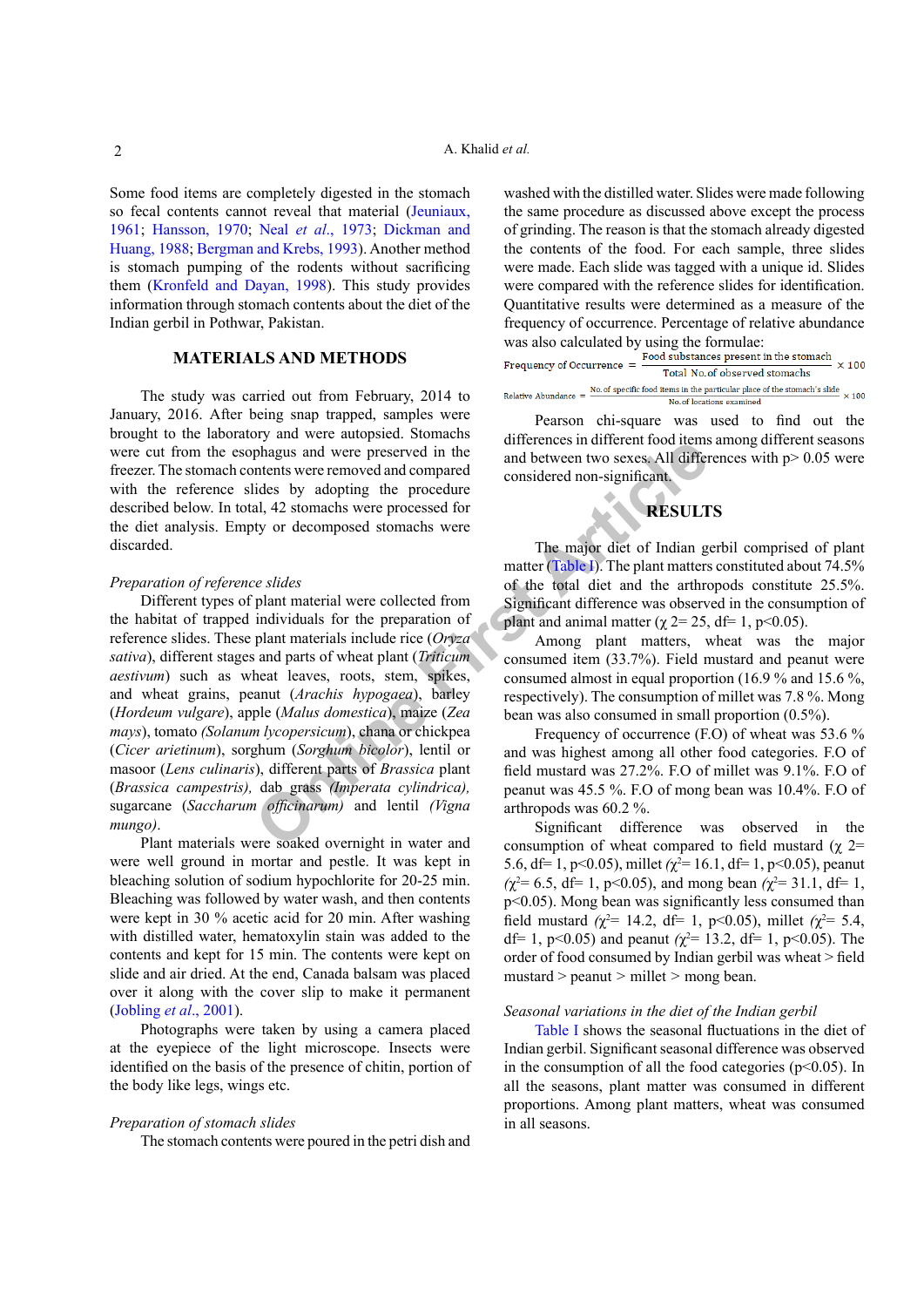| <b>Food items</b>                             | Spring $(n=7)$ |                          | Summer $(n=13)$          |                   | Autumn $(n=1)$           |                          | Winter $(n=21)$ |                   | All seasons $(n=42)$ |                    |
|-----------------------------------------------|----------------|--------------------------|--------------------------|-------------------|--------------------------|--------------------------|-----------------|-------------------|----------------------|--------------------|
|                                               |                | F. O (%) R.A (%)         | F. O (%)                 | RA(%)             |                          | F. O (%) R.A (%)         |                 | F. O (%) R.A (%)  | F. O (%)             | R.A(%)             |
| Arthropods/Insects                            | 28.6           | $7.9*$                   | 69.2                     | 46.7              | $\overline{\phantom{a}}$ |                          | 24.5            | $22.8*$           | 60.2                 | $25.5*$            |
| <i>Triticum aestivum</i> (wheat)              | 14.3           | 31.9 <sup>a</sup>        | 30.8                     | 26.7 <sup>a</sup> | 15.7                     | 5.8 <sup>a</sup>         | 31.8            | 42.7 <sup>a</sup> | 53.6                 | 33.7 <sup>a</sup>  |
| <i>Brassica campestris</i> (field<br>mustard) | 57.1           | 53.1 <sup>b</sup>        | $\overline{\phantom{a}}$ |                   | $\overline{\phantom{0}}$ | $\overline{\phantom{0}}$ | 13.6            | 18.0 <sup>b</sup> | 27.2                 | 16.9 <sup>b</sup>  |
| Sorghum bicolor (millet)                      | $\blacksquare$ | --                       | ٠                        |                   | 43.2                     | 85.3 <sup>b</sup>        | 4.5             | 8.0 <sup>c</sup>  | 9.1                  | 7.8 <sup>bc</sup>  |
| <i>Arachis hypogaea</i> (peanut) 14.3         |                | 7.1 <sup>c</sup>         | 46.2                     | $25.2^{\rm a}$    | 32.3                     | 8.9 <sup>c</sup>         | 27.3            | 7.6 <sup>cd</sup> | 45.5                 | 15.6 <sup>cd</sup> |
| <i>Vigna radiate</i> (mong bean) -            |                | $\overline{\phantom{0}}$ | 6.2                      | $1.4^{b}$         | $\overline{\phantom{a}}$ | -                        | 4.5             | 0.9 <sup>e</sup>  | 10.4                 | $0.5^{\circ}$      |
| Total plant matter                            | 85.7           | 92.1                     | 83.2                     | 53.3              | 91.2                     | 100                      | 81.7            | 77.2              | 145.8                | 74.5               |

<span id="page-2-0"></span>**Table I. Seasonal variations in the diet of the Indian gerbil.**

F.O, frequency of occurrence; R.A, relative abundance of food.; n, No. of stomachs processed. \* significantly different in arthropods/insects and plant matter, Values labeled with same alphabets are non-significantly  $(p>0.05)$  different in a column.

In spring season, the diet of Indian gerbil comprised of 92.1% of plant matter and 7.9% of arthropods. Significant difference was observed in the consumption of plant and animal matter ( $\chi^2$ = 70.5, df= 1, p<0.05). Among plant matter, field mustard was the major food item consumed by the gerbils  $(53.1 \%)$ .

From the diet of Indian gerbil (p>0.05) different in a column.<br>
Are alphabets are non-significantly (p>0.05) different in a column.<br>
Are diet of Indian gerbil comprised of Indian gerbil (85.3%). Wheat and<br>
and 7.9% of art Proportion of wheat was 31.9%. Millet and mong bean was not observed in any of the stomach sample of spring season. However, peanut was consumed in lower proportion (7.1%). F.O of field mustard was highest (57.1%). F.O of peanut was 14.3%. F.O of arthropods was 28.6%. Significant difference was observed in the consumption of wheat compared to field mustard ( $\chi^2$ = 5.18, df= 1, p<0.05) peanut  $\chi^2$ = 16.0, df= 1, p<0.05) and field mustard compared to peanut  $(\chi^2 = 35.2, df = 1, p < 0.05)$ . The order of food consumption by Indian gerbil in spring season was field mustard > wheat > peanut.

In summers, the diet of Indian gerbil comprised of 53.3% of plant matter and 46.7% of animal matter or arthropods. Non-significant difference was observed in the consumption of plant and animal matter ( $\chi^2$  = 0.36,  $df= 1$ ,  $p > 0.05$ ). Among plant matter, wheat was consumed in almost equal proportion of peanut (26.7 and 25.2% respectively*).* Relative abundance (R.A) of arthropods (46.7%) was the highest in the summer season; mong bean was also consumed in small proportions (1.4 %).

Field mustard and millet were not observed in any of the stomach contents. F.O of arthropods was the highest (69.2%) among all the food categories. F.O of wheat was 30.8%. F.O of peanut was 46.2%. F.O of mong bean was 6.2%*.* Significant difference was observed in the consumption of wheat and mong bean  $(\chi^2 = 24.1, df = 1,$ p<0.05), peanut and mong bean  $(\chi^2 = 22.1, df = 1, p < 0.05)$ . Thus, the order of food consumption by Indian gerbil in summer season was wheat *>* peanut *>* mong bean.

In autumn season, millet was the chief staple food of

Indian gerbil (85.3%). Wheat and peanut was also observed in small proportions (5.8% and 8.9%, respectively). In autumn, all other food categories were not observed in any of the stomachs. F.O of millet was 43.2%. F.O of wheat and peanut was 15.7 and 32.3, respectively. Significant difference was observed in the consumption of wheat and millet  $(\chi^2 = 65.5, df = 1, p < 0.05)$  and millet and peanut  $(\chi^2 = 1, \chi^2 = 1)$ 61.4,  $df = 1$ , p<0.05). The order of food consumption by Indian gerbil in autumn season was millet *>* peanut *>*  wheat*.* 

In winters, the diet of Indian gerbil comprised of 77.2% of plant matter and 22.8% of arthropods. Significant difference was observed in the consumption of plant and animal matter ( $\chi^2$  = 29.1, df = 1, p<0.05). Among plant matter, wheat  $(42.7 \%)$  was the mostly consumed item by Indian gerbil. Field mustard was the second major item (18.0%) found in the stomach of Indian gerbil in winter. Millet and peanut were also consumed in smaller proportions (8.0% and 7.6%, respectively). Mong bean was consumed in a very small amount (0.9 %). F.O of wheat was 31.8%. F.O of peanut was 27.3%. F.O of arthropods was 24.5%. F.O of field mustard, millet and mong bean was 13.6 %, 4.5% and 4.5% respectively.

Significant difference was observed in the consumption of wheat compared to field mustard  $(\chi^2 = 17.2)$ , df= 1, p<0.05), millet *(*χ 2= 33.1, df= 1, p<0.05), peanut  $(\chi^2 = 33.1, df = 1, p < 0.05)$  and mong bean  $(\chi^2 = 50.1, df = 1,$ p<0.05). Field mustard was significantly more consumed than millet  $(\chi^2 = 3.8, df = 1, p < 0.05)$ , peanut  $(\chi^2 = 3.8, df = 1,$  $p<0.05$ ) and mong bean ( $\chi^2$ = 15.2, df = 1, p<0.05). Mong bean was less consumed than millet  $(\chi^2 = 5.4, df = 1, p < 0.05)$ and peanut  $(\chi^2 = 5.4, df = 1, p<0.05)$ . Non-significant difference was observed in the consumption of millet and peanut ( $p > 0.05$ ). The order of food consumption by Indian gerbil in winter season was wheat > field mustard > millet> peanut > mong bean.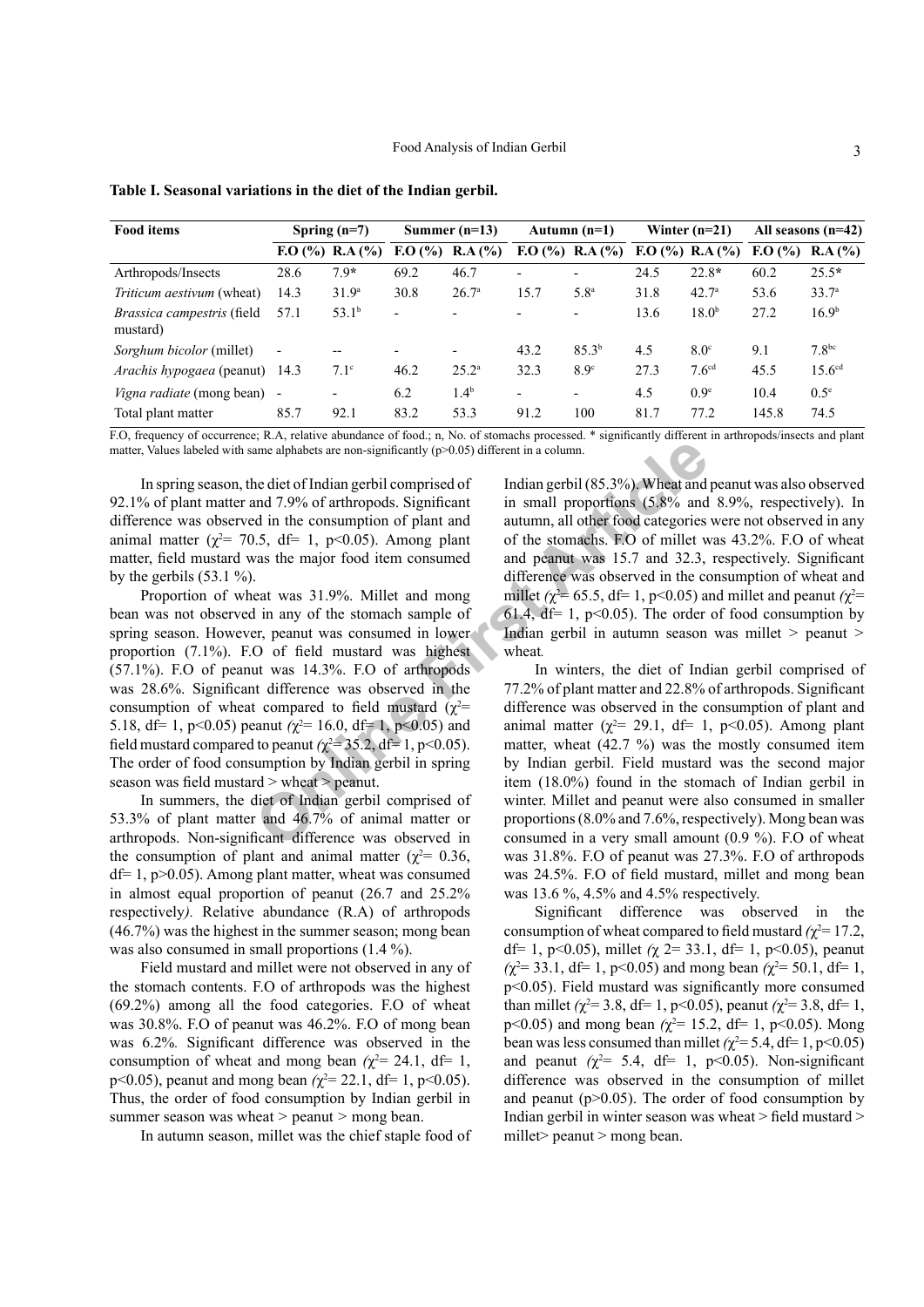| <b>Food items</b>                                                 |                                                     | Male $(n=25)$                                   |          | Female $(n=19)$ |  |  |
|-------------------------------------------------------------------|-----------------------------------------------------|-------------------------------------------------|----------|-----------------|--|--|
|                                                                   | F. O (%)                                            | RA(%)                                           | F. O (%) | RA(%)           |  |  |
| <i>Triticum aestivum</i> (wheat)                                  | 48.0                                                | 30.5                                            | 37.5     | 26.0            |  |  |
| <i>Brassica campestris</i> (field mustard)                        | 24.0                                                | 20.1                                            | 31.0     | 18.0            |  |  |
| Sorghum bicolor (millet)                                          | 12.0                                                | 14.1                                            | 18.7     | 20.0            |  |  |
| <i>Arachis hypogaea</i> (peanut)                                  | 20.0                                                | 7.9                                             | 37.5     | 11.9            |  |  |
| <i>Vigna radiata</i> (mong bean)                                  | 10.4                                                | 0.5                                             | $- -$    | $- -$           |  |  |
| Arthropods<br>$\overline{R}$<br>.<br>$\sim$<br><b>The dealers</b> | 40.0<br>$\sim$ $\sim$ $\sim$ $\sim$<br>$\mathbf{v}$ | 26.9<br>$\sim$<br>$\sim$ $\sim$<br>$\mathbf{r}$ | 50.0     | 24.1            |  |  |

<span id="page-3-0"></span>**Table II. Frequency of occurrence and relative abundance of different food items present in the stomach contents of male and female Indian gerbil.**

F.O, frequency of occurrence; R.A, relative abundance of food.; n, No. of stomachs processed.

*Comparison of the diet of male and female Indian gerbil*

of male and female Indian gerbil<br>and female Indian gerbil<br>and female Indian gerbil In male<br>are counted for 73.1% and arthropods<br>ignificant difference was observed<br>for ecological research such as<br>blant and animal matter  $(\$ [Table II](#page-3-0) shows th**e** comparison in the food consumption of male and female Indian gerbil In male samples, plant matter accounted for 73.1% and arthropods accounted for 26.9%. Significant difference was observed in the consumption of plant and animal matter ( $\chi^2$  = 21.16,  $df= 1$ , p<0.05). Wheat was the major food item consumed by male Indian gerbil*.* Other food items consumed were field mustard (20.1%), millet (14.1 %), peanut (7.9%), and mong bean (0.5%). Significant difference was observed in the consumption of wheat compared to millet  $(\chi^2$ 6.42, df= 1, p<0.05), peanut  $(\chi^2$ = 13.56, df= 1, p<0.05) and mong bean  $\chi^2$  = 28.12, df = 1, p < 0.05). Field mustard consumption was significantly different than peanut  $(\chi^2$ = 5.14, df= 1, p<0.05) and mong bean  $(\chi^2$ = 17.1, df= 1,  $p \leq 0.05$ ).

The consumption of mong bean was significantly less than the consumption of millet  $\chi^2$  = 11.26, df = 1,  $p<0.05$ ) and peanut ( $\chi^2$ = 5.44, df = 1, p<0.05). The order of abundance of food consumed by male Indian gerbil was wheat*>* field mustard millet > peanut > *mong bean*

Female Indian gerbil consumed 75.9% of plant matter and 24.1% of arthropods. Significant difference was observed in the consumption of plant and animal matter  $(\chi^2 = 27.04, df = 1, p < 0.05)$  by female Indian gerbil. Among plant matter, wheat (26.0%) was the chief diet found. Arthropods (24.1%) were the second most consumed. Field mustard and millet were almost equally consumed (18.0% and 20.0%, respectively). Peanut was consumed in small amount (11.9%). Mong bean was not observed in any of the female samples. Significant difference was observed in the consumption of wheat and peanut*.* The order of food items consumed by female Indian gerbil was wheat *>* millet > field mustard *>* peanut*.* Non-significant difference was observed in the consumption of different food categories between male and female samples (p>0.05).

# **DISCUSSION**

The study on the diet of an animal is significantly important because food gives important information for ecological research such as conservation, evolution, relationship between animal and its environment. Food is vital for the maintenance of body functions and reproduction. Information obtained from stomach analysis on rodents is the main ecological parameter to study the food preference, habitat association, seasonal fluctuation and the pest status (Campos *et al*., 2001).

In present study, the stomach analysis showed that the major diet constitutes of plant matter in all the seasons. However, the frequency of each food item varied seasonally. Among plant matter, wheat was the major food item. Animal matter or arthropods were also consumed.

In spring season, field mustard was the major plant matter found in the stomach. This was due to the availability of particular food tem in the spring season. In summer season, the major diet of Indian gerbil consisted of animal matter i.e., insects were consumed in this season. Peanut was also found due to the availability. In autumn season, millet was found in the large proportion in the stomach contents, which indicates that it was most abundant in the season. In winter season, wheat grains were consumed in large amount. The present study thus strongly suggests that Indian gerbil is an opportunistic forager. There is considerable fluctuation in the consumption of different food items, which is in conformity with the variations in the vegetation in the eco-system reflecting the availability of different food items. This could be an indication of their success in wide distribution.

No significant difference was found in the consumption of different food categories among male and female individuals. The difference in the diet of male and female would occur when there would be shortage of particular food item in the environment that rarely happens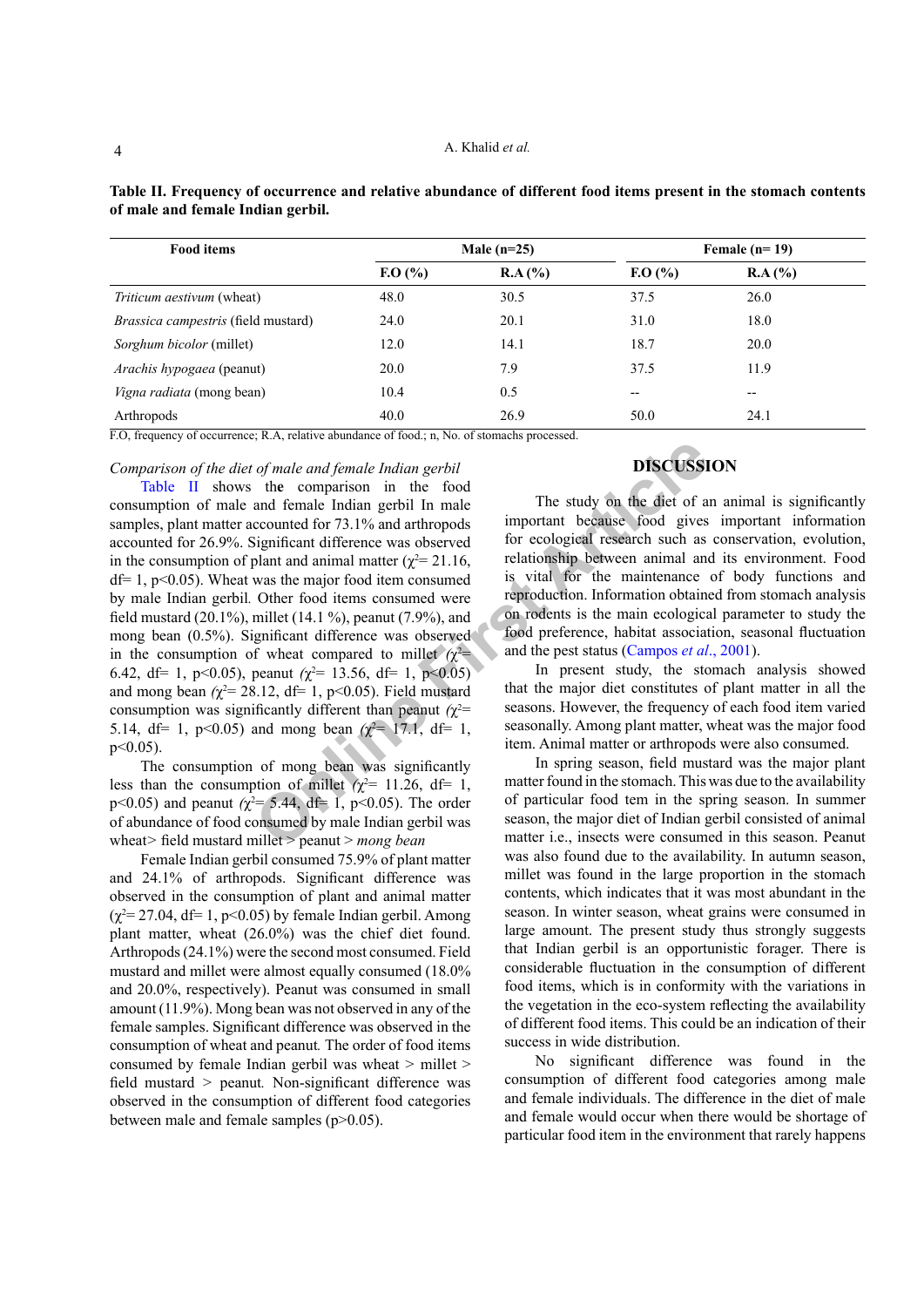in the stable environment ([Clark, 1980](#page-4-19)).

### **CONCLUSION**

In conclusion*,* Indian gerbil is an opportunistic forager. It eats whatever is available. However, seasonal fluctuations were observed in the diet pattern of this pest species. Moreover, this study could be helpful in the formation of bait for this species, which is prerequisite for the management of the pest species.

# **ACKNOWLEDGEMENT**

This research was conducted under the financial assistance of Pakistan Science Foundation through Grant No. PSF/Res/P-PMAS.AAUR/Bio.446.

### *Ethics approval*

This research study was approved by the Ethical committee of PMAS Arid Agriculture University.

### *Statement of conflict of interest*

The authors have declared no conflict of interest.

# <span id="page-4-4"></span><span id="page-4-3"></span>**REFERENCES**

- <span id="page-4-11"></span>Ali, A., 1990. *Population density and reproduction in house rat* (Rattus rattus) *living in residential houses and grain shops at Faisalabad city*. M.Sc. thesis, University of Agriculture, Faisalabad, Pakistan.
- <span id="page-4-12"></span>Beg, M.A., 1986. Ecology of rats and mice in the agroecosystem of Punjab. *Proc. Pakistan Congr. Zool*., pp. 1-13.
- <span id="page-4-5"></span>Beg, M.A., and Khan, Y.M., 1977. Rodent damage to wheat crop in Faisalabad District. *Pak. J. agric. Sci*., **14**: 37-44.
- <span id="page-4-7"></span>Beg, M.A., Khan, A.A., and Begum, F., 1979. Rodent problem in Sugarcane fields of Central Punjab. *Pak. J. agric. Sci*., **16**: 105-110.
- <span id="page-4-6"></span>Beg, M.A., Khan, A.A., and Yasin, M., 1978. Some traditional damage to the wheat in Central Punjab. *Pak. J. agric. Sci*., **15**: 105-106.
- <span id="page-4-15"></span><span id="page-4-8"></span>Beg, M.A., Ubaidullah, M., Anwar, M., and Khan, A.A., 1988. Wheat losses during harvesting operation. *Pak. J. agric. Sci*., **25**: 253-254.
- <span id="page-4-2"></span><span id="page-4-1"></span>Beg, M.A., Khan, A., and Mushtaq-Ul-Hassan, M., 1994. Food habits of *Millardia meltada* (Rodentia, Muridae) in the croplands of central Punjab (Pakistan). *Mammalogy*, **58**: 235-242. [https://doi.](https://doi.org/10.1515/mamm.1994.58.2.235) [org/10.1515/mamm.1994.58.2.235](https://doi.org/10.1515/mamm.1994.58.2.235)

<span id="page-4-17"></span><span id="page-4-14"></span>Bergman, C.M., and Krebs, C.J., 1993. Diet overlap

of collared lemmings and tundra voles at Pearce Point, Northwest Territories. *Can. J. Zool*., **71**: 1703-1709.<https://doi.org/10.1139/z93-241>

- <span id="page-4-13"></span>Brooks, J. Ahmad, E., and Hussain. I., 1988. Damage by vertebrate pests to groundnut in Pakistan. In: *Proc. 13th vertebrate pest. conference* (eds. A.G. Crabb and R.E. Marsh). University of California, Davis, CA, USA, 129-133.
- <span id="page-4-18"></span>Campos, C., Ojeda, R., Monge, S., and Dacar, M., 2001 Utilization of food resources by small and mediumsized mammals in the Monte Desert biome, Argentina. *Aust. Ecol*., **26**: 142–155. [https://doi.](https://doi.org/10.1046/j.1442-9993.2001.01098.x) [org/10.1046/j.1442-9993.2001.01098.x](https://doi.org/10.1046/j.1442-9993.2001.01098.x)
- <span id="page-4-19"></span><span id="page-4-16"></span><span id="page-4-10"></span><span id="page-4-9"></span><span id="page-4-0"></span>Clark, D.A., 1980. Age and sex-dependent foraging strategies of a small mammalian omnivore. *J. Anim. Ecol*., **49**: 549-563. <https://doi.org/10.2307/4263>
- articleared under the financial<br>
Science Foundation through Grant<br>
Science Foundation through Grant<br>
Science Foundation through Grant<br>
Cole, F.R., Loope, L., Medeiro<br>
Wood, C.S., 1995. Conserv. Biol.<br>
introduced game birds Cole, F.R., Loope, L., Medeiros, A.C., Raikes, J.A., and Wood, C.S., 1995. Conservation implications of introduced game birds in high-elevation Hawaiian shrubland. *Conserv. Biol*., **9**: 306-313. [https://doi.](https://doi.org/10.1046/j.1523-1739.1995.9020306.x) [org/10.1046/j.1523-1739.1995.9020306.x](https://doi.org/10.1046/j.1523-1739.1995.9020306.x)
	- Dickman, C., and Huang, C., 1988. The reliability of fecal analysis as a method for determining the diet of insectivorous mammals. *J. Mammal*., **69**: 108- 113. <https://doi.org/10.2307/1381753>
	- Fulk, G., and Akhtar, M., 1981. An investigation of rodent damage and yield reduction in rice. *Int. J. Pest Manage*., **27**: 116-120. [https://doi.](https://doi.org/10.1080/09670878109414176) org/10.1080/09670878109414176
	- Fulk, G., Smiet, A., and Khokhar, A., 1980. Movements of *Bandicota bengalensis* (Gray 1873) and *Tatera indica* (Hardwicke, 1807) as revealed by radio telemetry. *J. Bombay Nat. Hist. Soc*., **76**: 457-462.
	- Greaves, J.H., and Khan, A.A., 1975. A survey of the rodent attack on standing rice in the Punjab in 1974. FAO working paper Pak/71/554. pp. 4.
	- Greaves, J.H., Fulk, G.W., and Khan, A.A., 1975. Preliminary investigation of the rice-rat problem in lower Sindh. In: *All India Rodents Seminar, Ahmedabad (India)* (eds. K. Krishnamutry, G.C. Chaturvedi and Prakash). September. Sidhpur: Rodent Control Project. pp. 1-5.
	- Hansson, L., 1970. Methods of morphological diet micro-analysis in rodents. *Oiko*, **21**: 255-266. <https://doi.org/10.2307/3543682>
	- Htwe, N.M., and Singleton, G.R., 2014. Is quantity or quality of food influencing the reproduction of ricefield rats in the Philippines? *Wildl. Res*., **41**: 56-63. <https://doi.org/10.1071/WR13108>
	- Hussain, I., Cheema, A., and Khan, A., 2003. Small rodents in the crop ecosystem of Pothwar Plateau, Pakistan. *Wildl. Res*., **30**: 269-274. [https://doi.](https://doi.org/10.1071/WR01025)